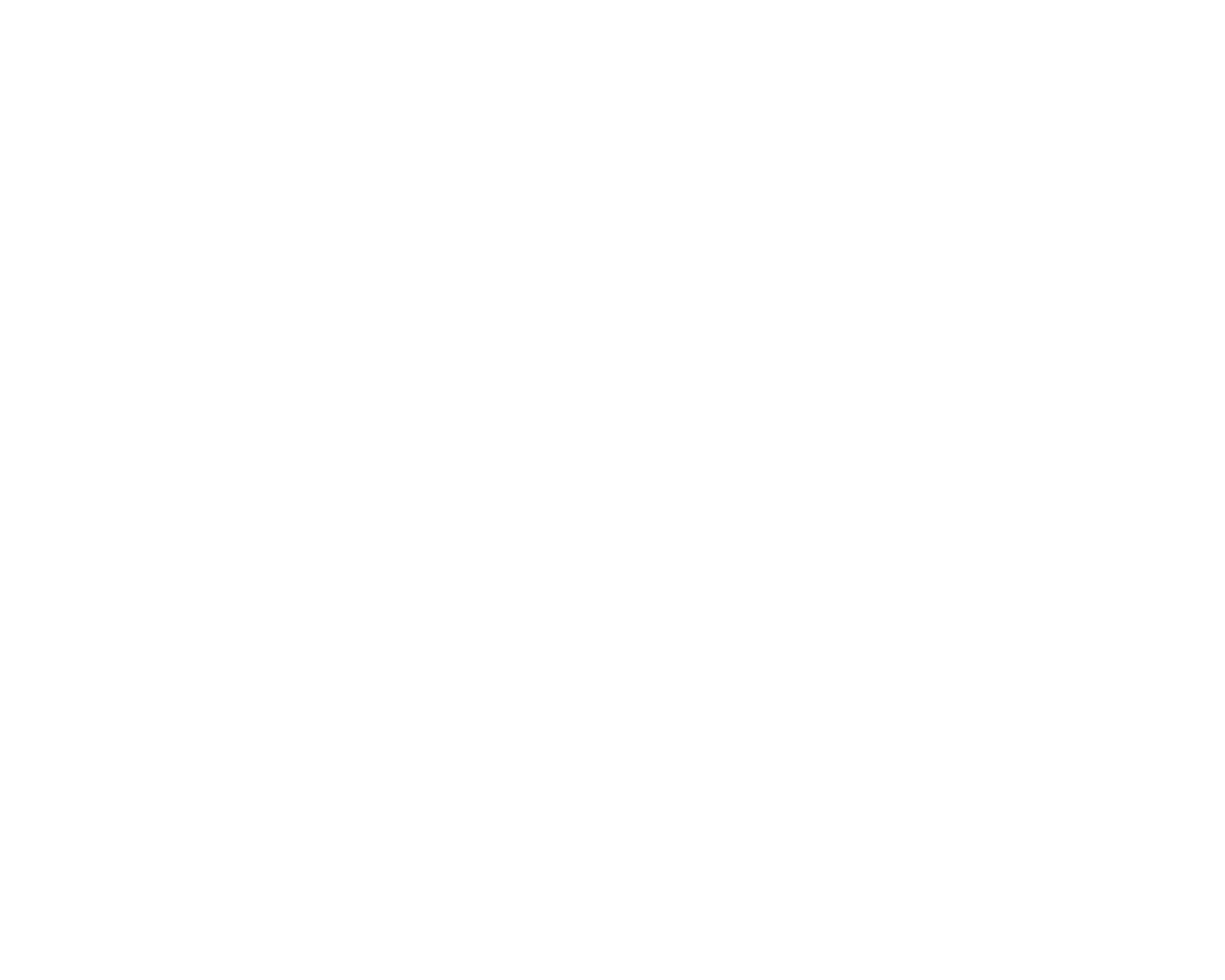# Beware of Companies That Rip Off Their Employees

How I Recovered from Injurious Employment Practices—So Can You!

**PASCALE BATIEUFAYE**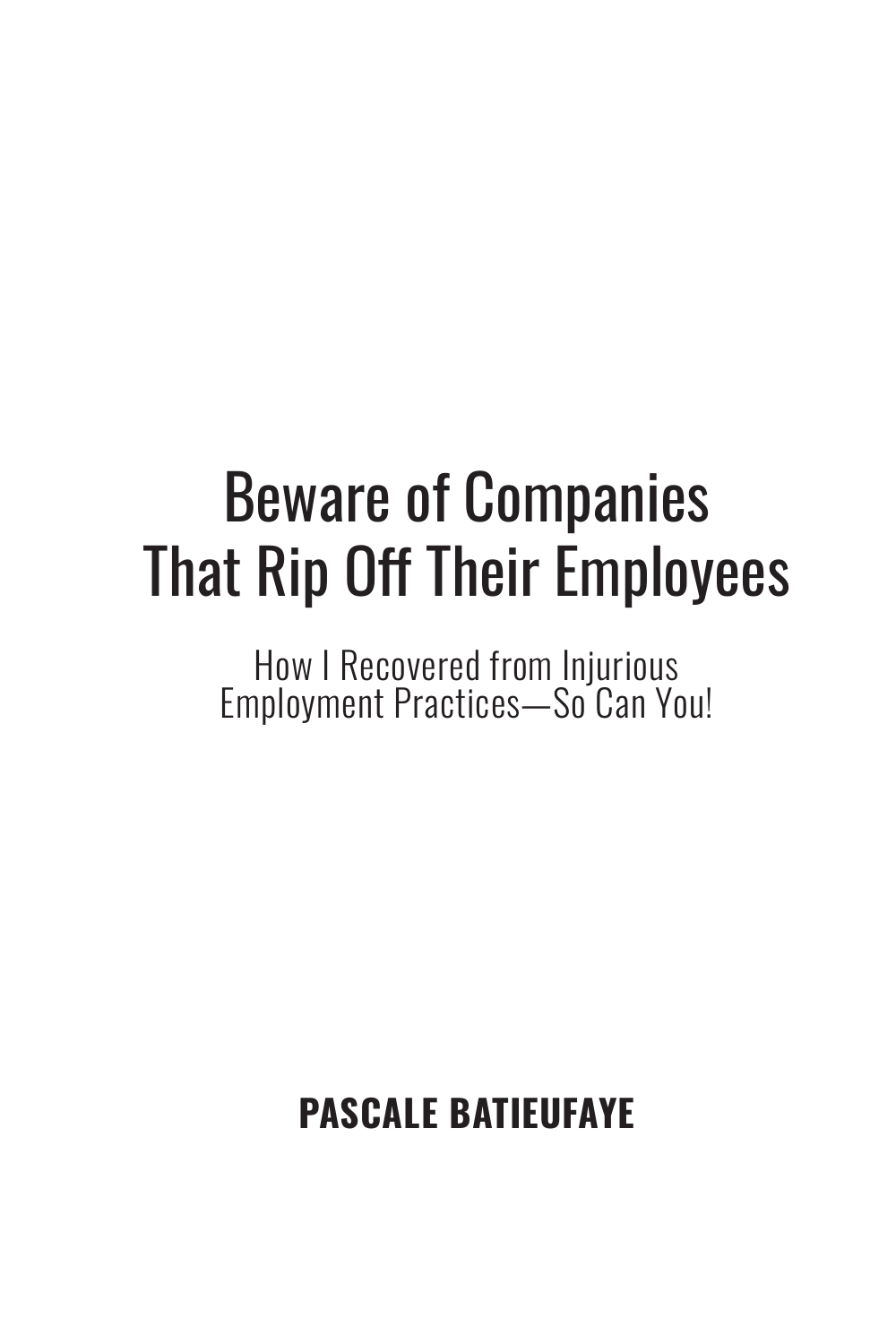Copyright © 2022 by Pascale Batieufaye

Library of Congress Control Number: 2022909515

ISBN: Hardcover 978-1-954647-04-6 Softcover 978-1-954647-05-3 eBook 978-1-954647-06-0 Also available for Kindle.

All rights reserved. No part of this book may be reproduced or transmitted in any form or by any means, electronic or mechanical, including photocopying, recording, or by any information storage and retrieval system, without permission in writing from the copyright owner.

This book is based on actual events based on the author's present recollections of experiences over time. Some names and identifying characteristics have been changed to protect the privacy of individuals or locations for example, the names used for the casino, its buildings and restaurants, and its governing tribe are all pseudonyms. Some events have been compressed, and some dialogue has been re-created.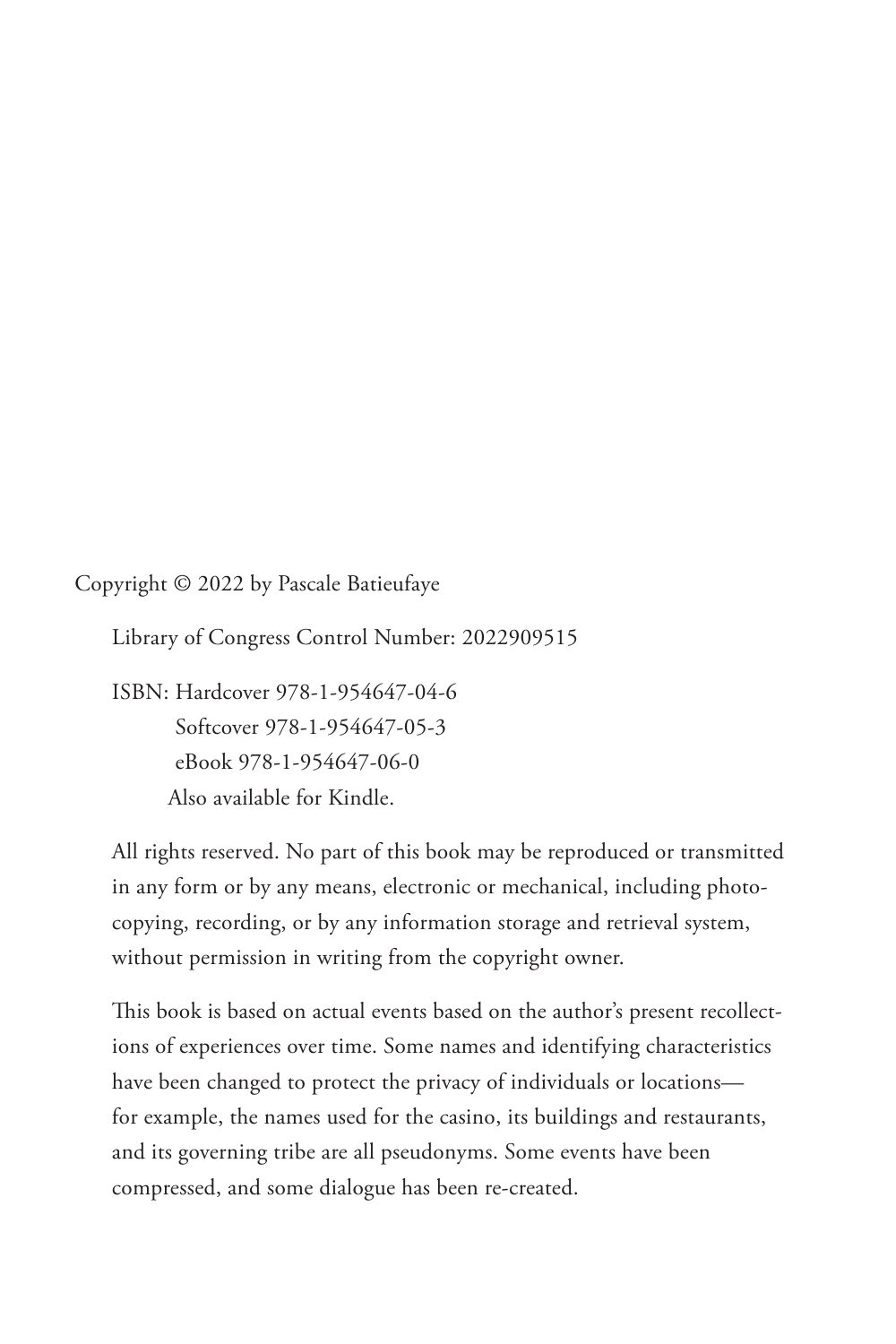# **DEDICATION**

*I dedicate this book to my mother, my dearest inspiration in everything that I've tried. I owe her all that I have today or could ever think of procuring due to her unceasing encouragement. So, to my mother, I say thank you for tirelessly standing by me when others didn't. You never ceased to have faith that something good would come from all that I undertook. First and foremost, I love you. Second, I'm sorry it took forever, stretching a span of over half my life before I procured a little more than a dollar a day.*

*My father died too early, at age forty-five, from a fatal blow to the head when an unnamed assailant hit him from behind as he was coming down the stairs—a mystery to this day. He was a skillful carpenter who, at only twenty years old, built all the furniture in the cozy apartment from scrap pieces of wood. He, too, never stopped supporting us despite his alcohol addiction, carrying the unwavering belief that there would someday be one small reassuring upshot in our favor.*

*By sharing the trials and tribulations I've experienced with the gaming industry, I hope to muster some courage to make my mother proud. There were seven siblings in our household. I would've been unwittingly far behind, unable to grasp anything within inches of my reach, if it hadn't been for my mother cheering me on. I often wonder what would have taken place if I had remained at a standstill, stuck in a decent-paying occupation while being spaced out, achieving no goal.*

*It is also dedicated to all the hardworking animal activists and Lady Freethinker, who have a genuine ethos to bestow to the wildlife so that nature is left on more solid footing for the ecosystem.*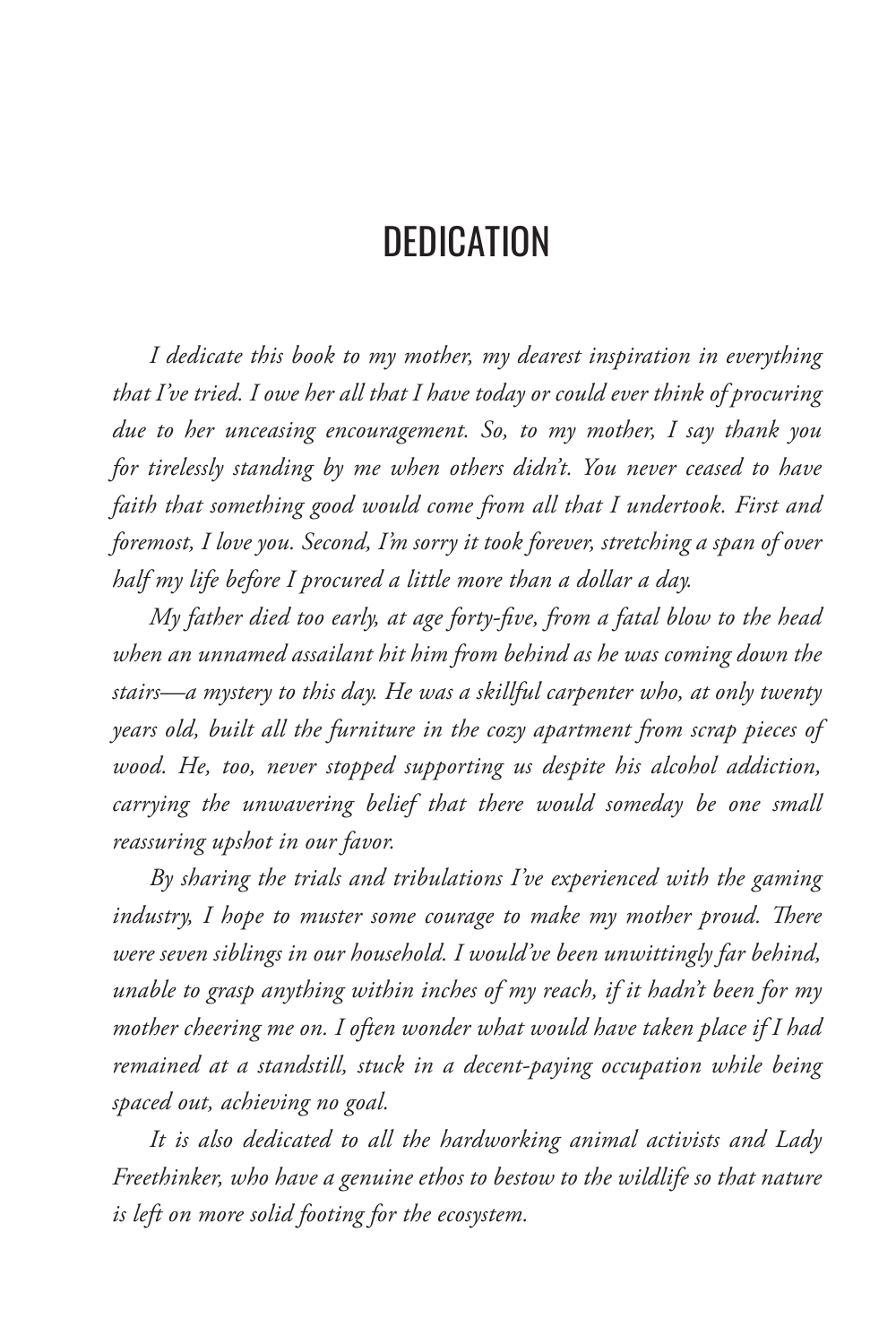# PREFACE

There was once a time when I worked for the biggest gambling den in the country.

The gallantly termed Employee Suggestion Program (ESP) solicited six thousand personnel in an attempt to increase employee involvement. The tribal leaders wouldn't have been able to produce extra hundreds of millions every year had it not been for the ideas I supplied through the ESP, which they used to lift themselves off the reservation.

Then came the treason, which I wish I could forget.

I write this book to forewarn others in any industry who may face what I went through. This book reveals my work life before and after the treachery. I experienced such an unpleasant occurrence right after the tribal leaders and the upper inner circle of my former casino employer which I will call Knossos for the purpose of this book (the names of the buildings, restaurants, and governing tribe have been changed, too) conveniently implemented what I submitted via the ESP, ignoring the source of these ideas.

It is, sadly, often the norm for an organization to break the law without being penalized for it. The behavior of the Parthenon Tribe (pseudonym for the casino's governing tribal council) defies today's expectations for business transparency, a cornerstone of American democracy.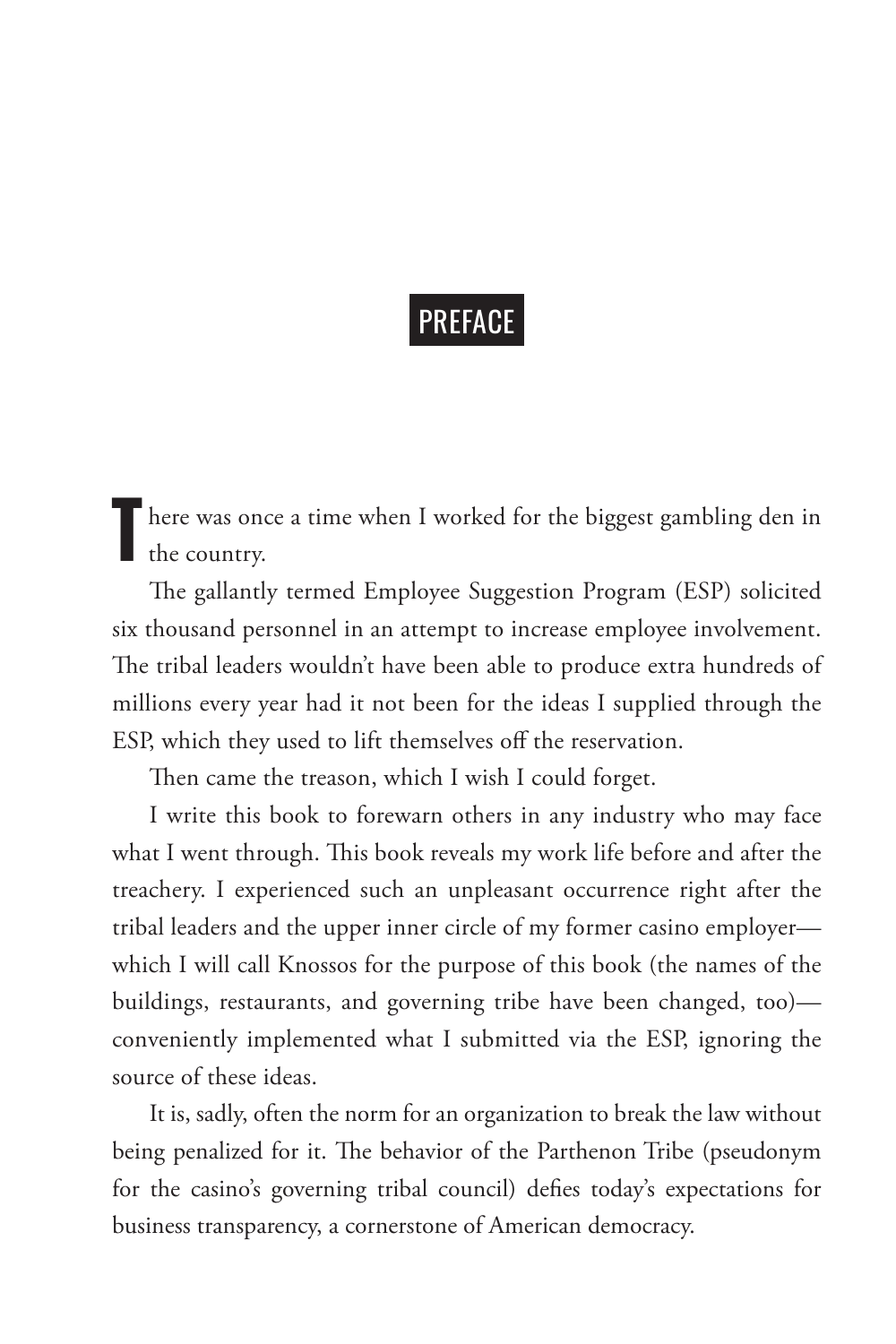We are ready to explore Knossos's smoky gambling history for innumerable untruths, which were previously nameless because no one suspected anything like them existed.

We'll also address how to reverse depression outside the reaches of the pharmaceutical world. This was an integral part of my life after Knossos because I was told to seek counseling after I refused to cease my inquiries.

My evidence vigorously supports the claim that my former employer engaged in unsavory practices. I aim to establish this book's assertions as a doer compelled to act, not just a talker. I'm at a point where my temerity has given me this belief that I must do this now or never. I hope it will assist hardworking folks out there to play their cards right if they find themselves in a similar situation.

This book allows readers a front-row seat to my twenty-year-long cloak-and-dagger episode with a diabolical employer from 1996 to 2014. When in doubt about your employers, there are some red flags to look for, which I'll point out along the way.

Letting the cat out of the bag feels as if I have woken up from a terrifying nightmare. In this memoir/exposé, I tackle two major obstacles: the theft of intellectual property by an employer I trusted and the loss of the job I loved. Stay tuned for this fascinating journey, wrought with pain, betrayal, and perseverance.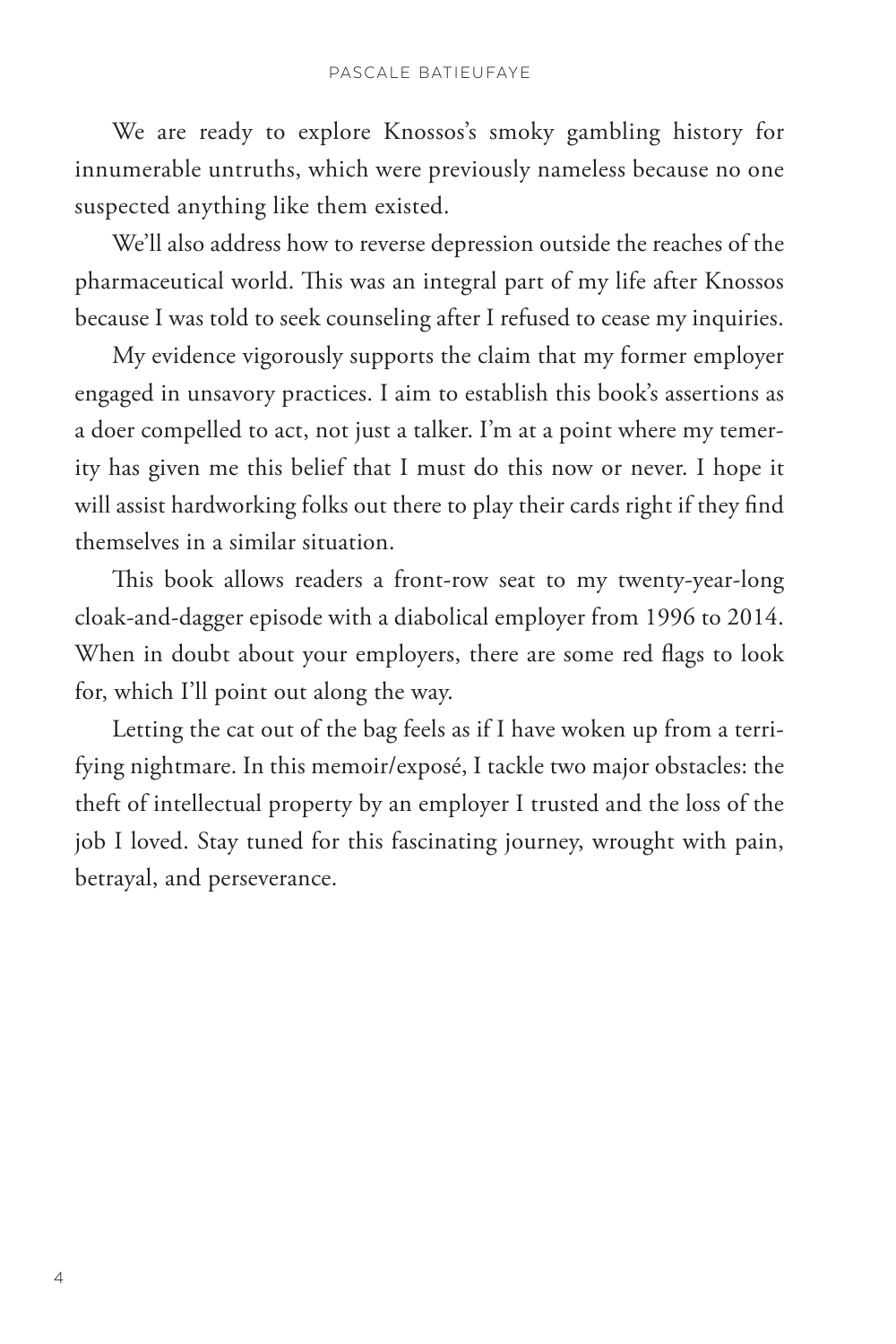## AN EXPLANATION OF QUOTED MATERIALS

I am in possession of my correspondence through memos and emails with Knossos during my participation in the ESP (Employee Suggestion Program). Might they one day refute its content because I caught them using my ideas and not giving me the bonuses promised? Time will tell. The computer containing the files of all the proposals related to supporting my case is no longer in my ownership. It was stolen from the video/grocery store I owned, along with the cash register.

I continue to stand by everything I've stated here because I possess many files to show as evidence that they used several of my submitted proposals without upholding their end of the ESP agreement. Each time, I included an accounting proposition with my complete first and last name signed on the bottom and my employee badge number displayed in the upper-left corner. My preserved documents bear the initials of Knossos's vice presidents and other officeholders.

I'm a little concerned that if I put all the evidence in this book, it could backfire against me in such a way that would enable my former employer to attack this from a legal standpoint, then use it against me in a defamation lawsuit. And so, I am careful not to disclose every piece of proof in my possession.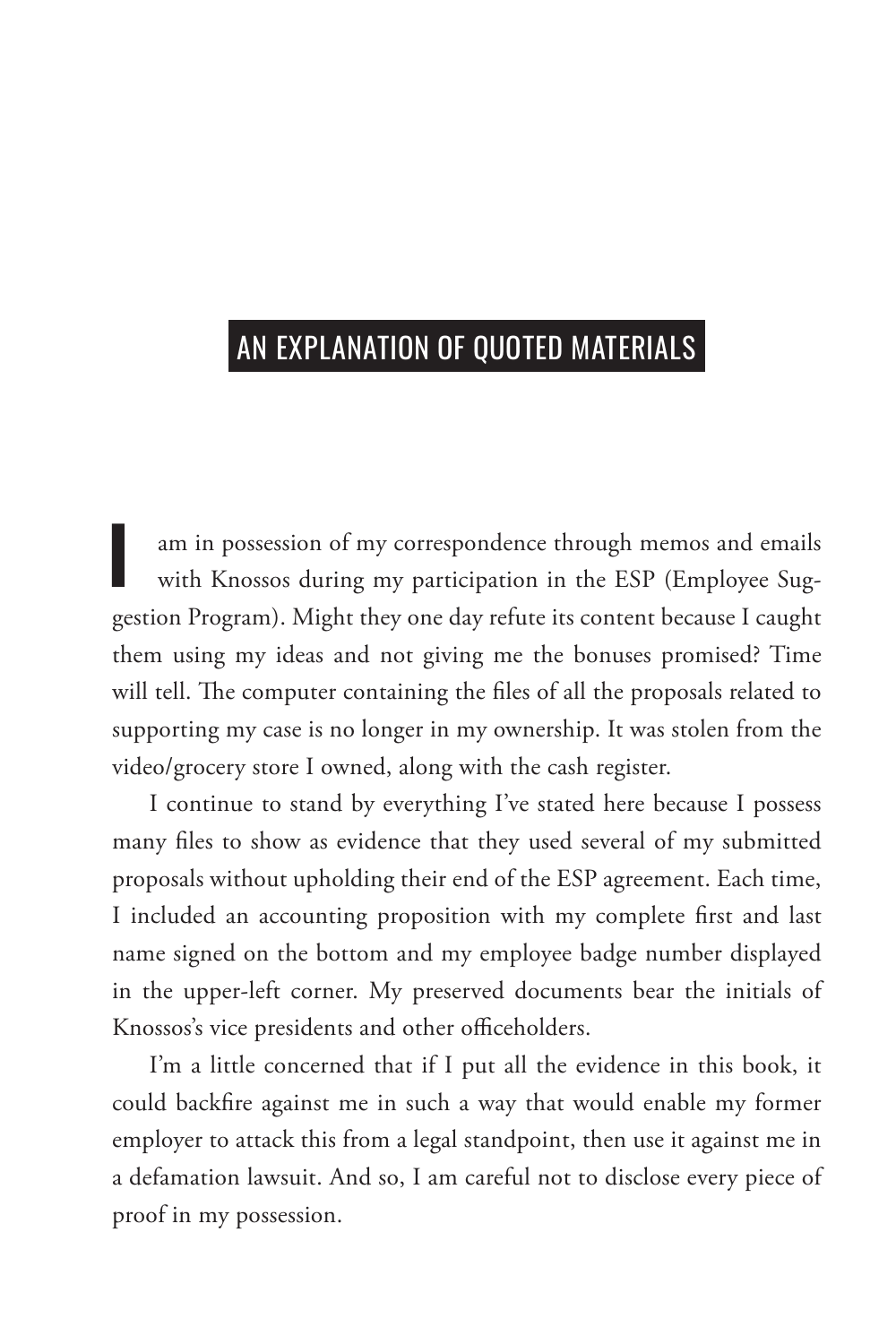Knossos's best-kept secret (until now) is its Employee Suggestion Program (ESP) and its resultant explosion in earnings that returned the casino to profitability after an eight- to ten-year slump. It turned out that my submissions were implemented on a grand scale, which assuredly affected the gambling business for a few good years.

Let's get into what wasn't exactly a marriage made in heaven. I wrote this book from a deep sense of self-confidence as I expose what transpired with Knossos Inc. throughout my employment there. As I narrate the particulars of the instances, I hope to build a solid case for employees facing similar dilemmas. Many shall come to discover what could be one of America's most scandalous burglaries of an employee's ideas by an employer.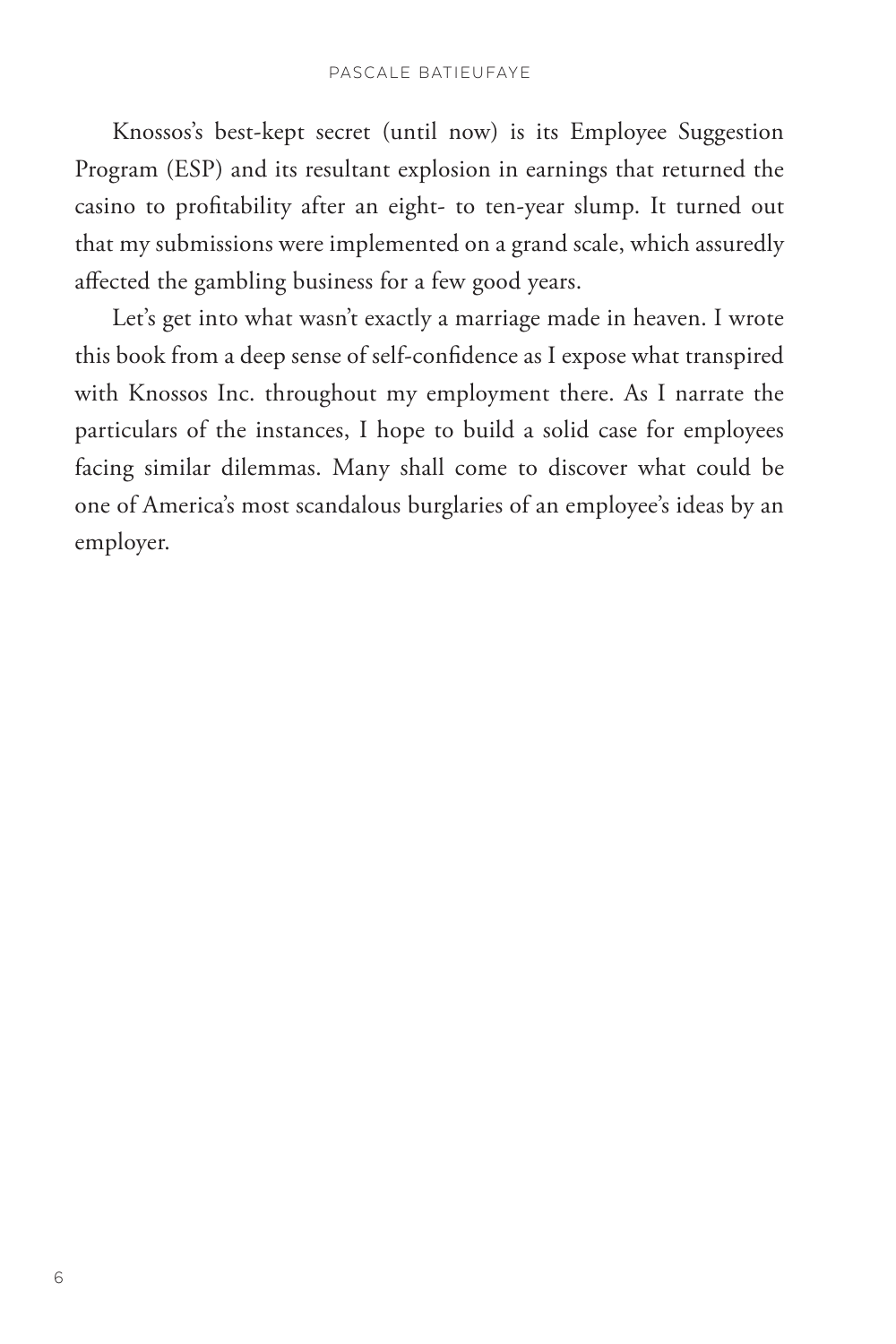# CONTENTS

| Chapter 1: A Little Background-How Native American Casinos                  |
|-----------------------------------------------------------------------------|
|                                                                             |
| Chapter Three: The Now Infamous Employee Suggestion Program 31              |
| <b>Chapter Four:</b> How Customer Complaints Prompted Me to Suggest         |
| <b>Chapter Five:</b> My Submissions to the Employee Suggestion Program  43  |
|                                                                             |
|                                                                             |
|                                                                             |
|                                                                             |
| <b>Chapter Ten:</b> Lessons Learned—My Advice to Mistreated Employees . 119 |

|--|--|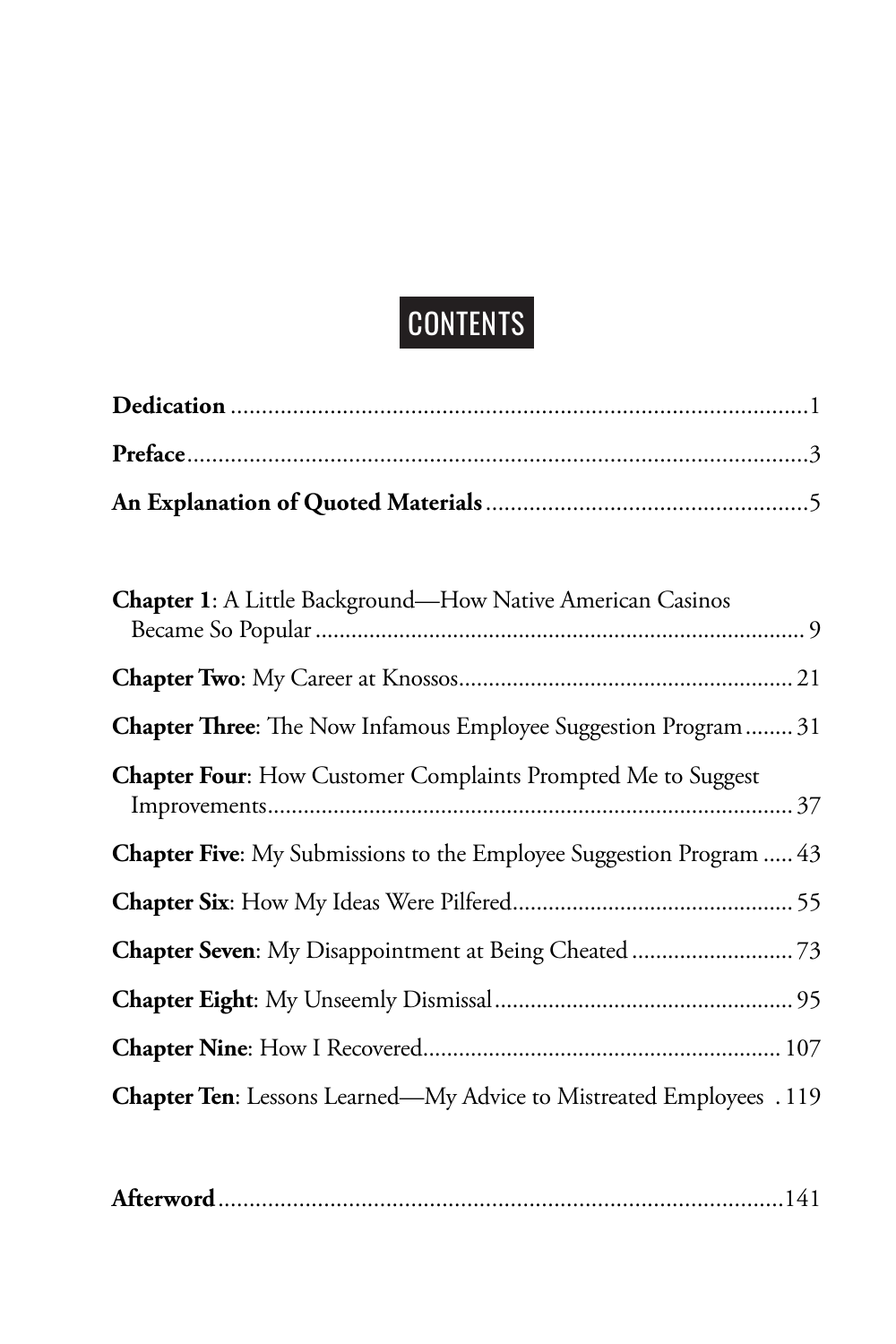### CHAPTER 1

#### A Little Background—How Native American Casinos Became So Popular

**I** believe the success of Native American casinos has come about, in part, because of "White Guilt." Many European-Americans are aware of the true history of the Native American people and now feel that spending their money in a Native American casino is, in some small way, an act of retribution. In many states where gambling is not allowed, the Native Americans realized they were a sovereign nation and could not be stopped from operating a business otherwise not permissible in their state.

Let's not deprive the Native Americans of what's duly theirs. For example, there's the Narragansett Tribe, whose members only want to provide for their families, just like anybody else, with their own efforts, instead of being dependent on government agencies. They feel as if they're not treated as adults and are considered below par, incapable of earning their own bread.

What's the holdup for the members of the Narragansett Tribe and their long-dispossessed constitutional rights? They would prefer not to rely on humiliating public windfalls known as handouts, which only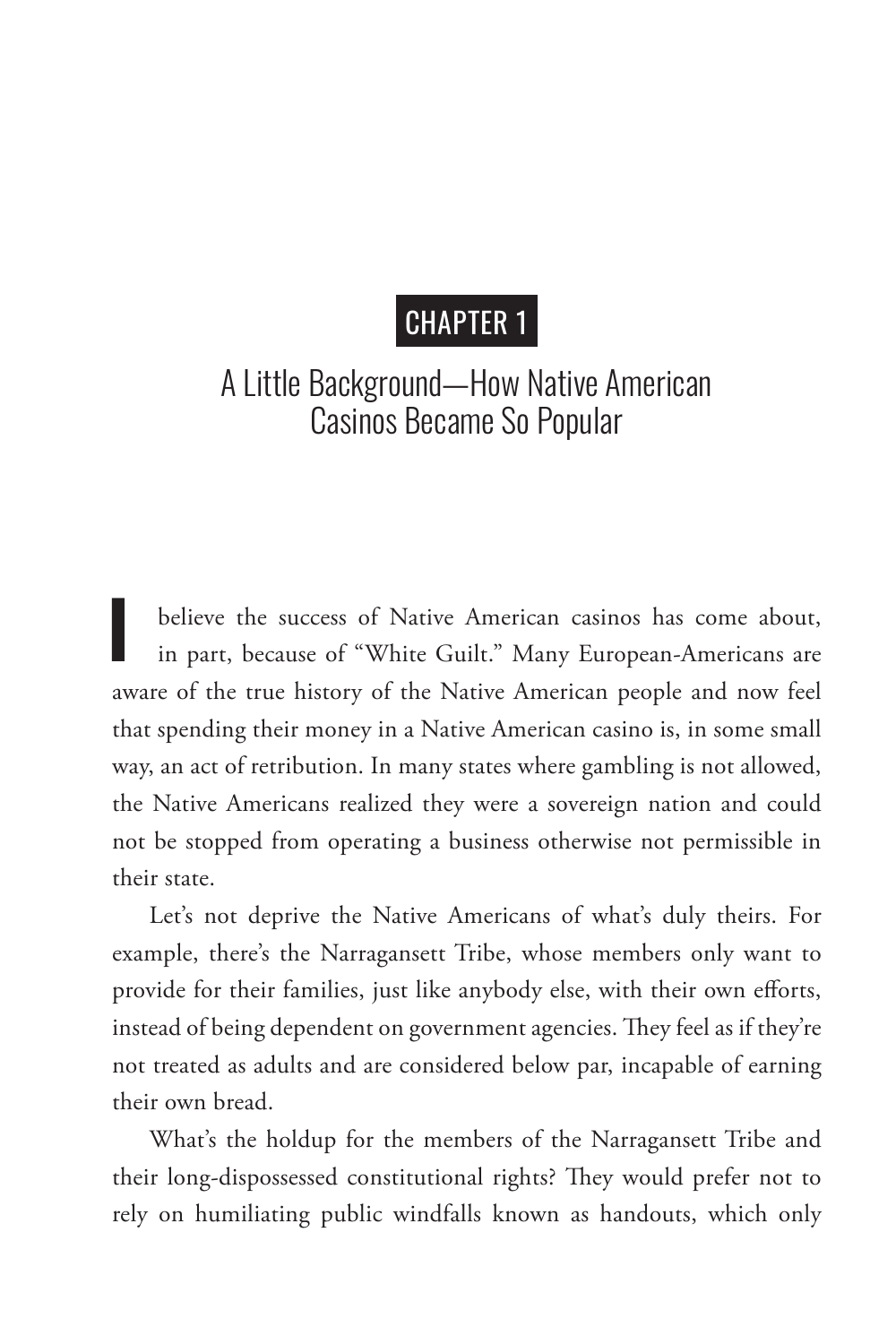pointlessly degrade their honored image further. Why is it that the Native Americans must request permission from some states, or any high court, to open a lawful casino business on their own land? When, and if, they do, it will be with the usual strings attached and conditions written all over the settlement: 30 percent of this, 30 percent of that, goes to the state.

If Patrick Kennedy or an unbiased Congress would have gotten involved, the results might have been different. But the tribe's rights were illegitimately snatched from them by a powerful governor and his questionable cliques, calling for votes that looked down on the Narragansett ancestors' wishes, painting them as unconstrained, risk-taking, selfdetermination seekers.

Are Washington's powers and the nation's state governments seen as oppressors to Native Americans? What do such unlearned lessons tell us, with respect to what they did to the displaced Native Americans? Isn't such one-party regulation absurd, no matter how one looks at it? Today's Native Americans' indomitable spirit is something their descendants will always be proud of.

Do we care how these tribes wind up? These lands already belong to Native Americans. The fact is, they were on this continent way before European vanquishers. Haven't these interlopers been enough of a pain in the neck, having laid claims in Native homelands? The many Native kinsfolk nationwide only want to independently go about the business of surviving, but instead are denied, reviving deep-rooted issues of colonialism. But isn't it quite a double standard for some state-sponsored casinos, which I won't name here, to be allowed to enlarge their facilities, when tribes are prohibited from doing the same?

Back in the old days, this land-grabbing was done by the US Army's bluecoats. Do we still want more? When will we be satisfied? Could the answer be never?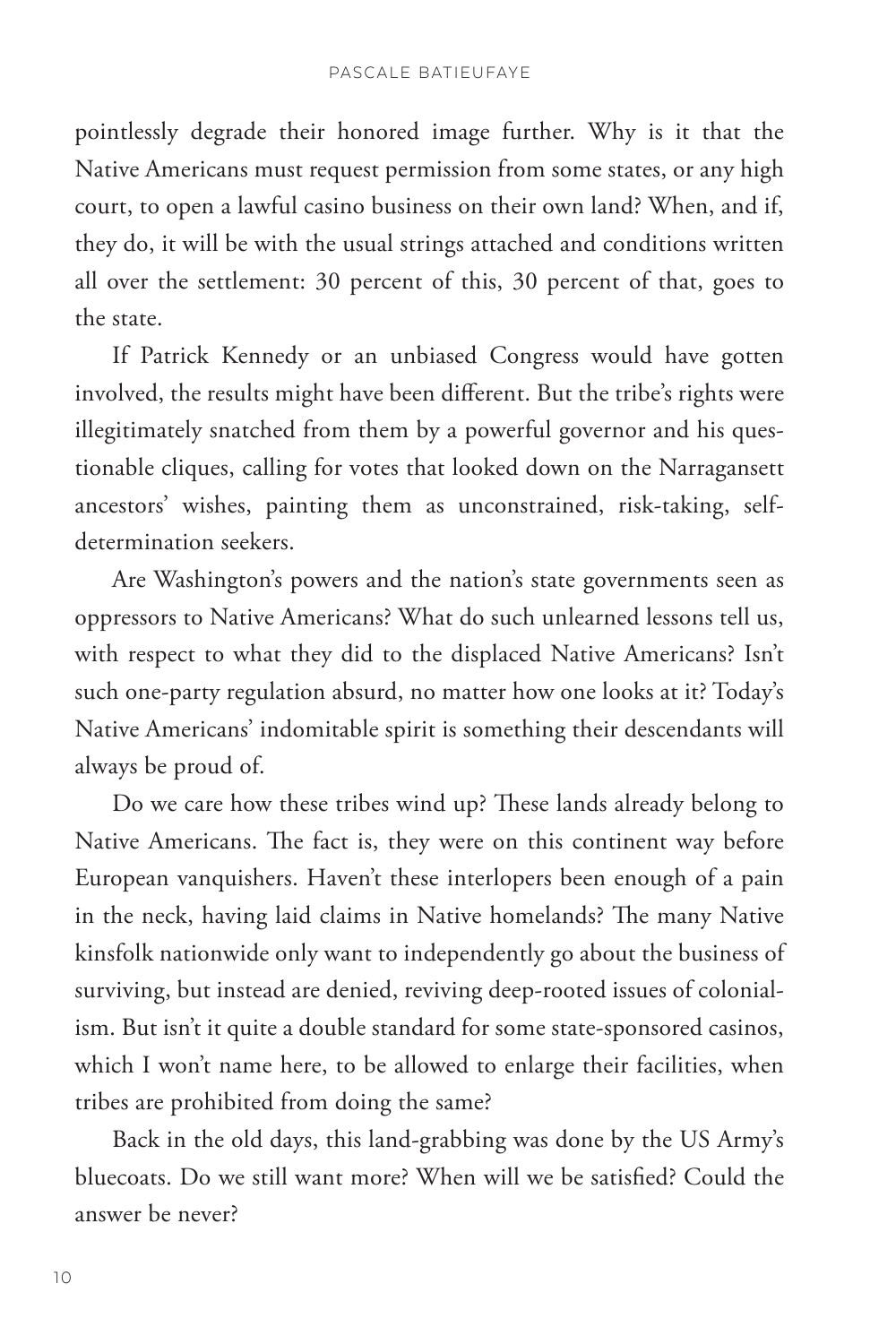How much longer will our political leaders continue to make Native peoples endure this ordeal? They shouldn't be deprived of a normal life, continuing the injustice of how their ancestors were treated by the settlers who forcefully took their lands.

I repeat, their native lands were taken away until wholly occupied. The taking of tribal land is still occurring even now in Utah and elsewhere, by the fossil-fuel industry for use in oil drilling and for uranium mining. How shameful to the core for our elected leaders to insidiously keep abusing the unarmed Indigenous folks just because they can, as if past genocides weren't enough. It's beyond belief to still endorse such horrific policies in the name of excess greed. It's something no educated person would be proud of.

Native American land agreements, recognizing the cultural and spiritual meanings thereof, are ignored while the oil industry refuses to stop building the Dakota Access Pipeline. A larger number of containers of crude oil—570,000—will be moved across the pipeline each day, risking the contamination of drinking water of the Standing Rock Sioux Tribe's reservation a mile away.<sup>1</sup>

There is no telling *when* any pipeline might break; past events have proven, time and time again, that it's never *if*. For instance, recall the 2016 incident in which a Shell oil flow line slopped ninety thousand gallons of oil into the Gulf of Mexico. Or the time a Keystone pipeline discharged 383,000 gallons of crude oil in North Dakota, coinciding with a period in which three hundred oil pipeline breaks were recorded from 2012 to 2013 alone.

It's not my job to be bitter about how the Native populations must feel but to do something about it in a helpful way. I pray to God to someday acquire such means because Congress wouldn't like it if the tables were turned, and their land was forcibly seized. I'm not trying to say that

<sup>&</sup>lt;sup>1</sup> climatesentral.org/news/Dakota-pipeline/greenlighted-fossil-fuels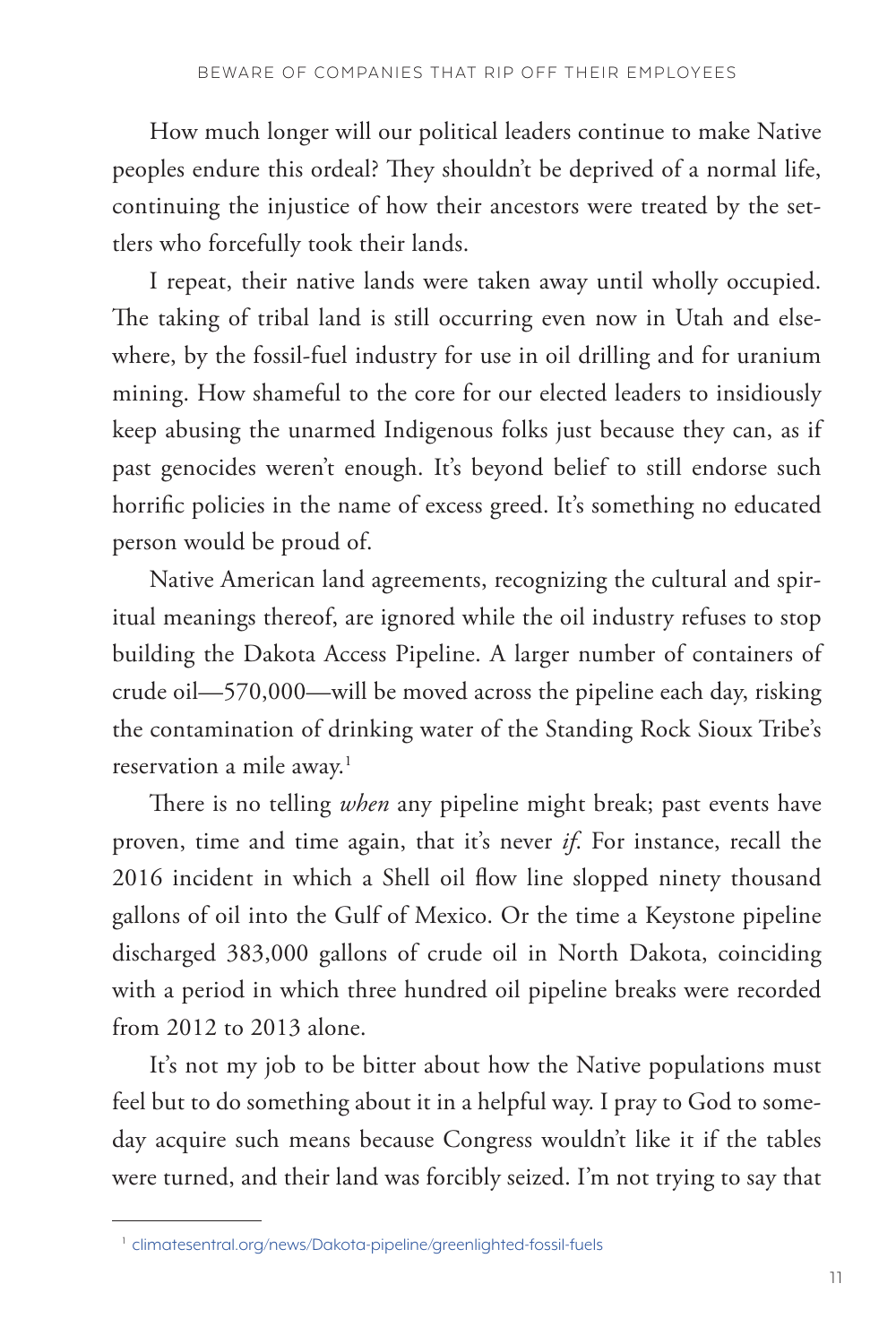I would take land back from Congress if I had the means to do so. I mean that I would simply use such resources to help Native Americans.

Do I owe an open apology to those who might disagree with me for bringing up the past, about Native Americans being driven from their way of life, like wounded coyotes on the run, bleeding to death? I don't think so! I am simply stating facts.

Native Americans' ancestors historically endured torment for the sole reason of frantically trying to hold onto what was indisputably theirs. Is it hypocritical for me, as an American citizen, to favor their casinos flourishing over other gambling houses because of their brutal historical treatment by interventionist incomers because their populations were decimated by the British/French/Dutch settlers disembarking from their ships?

In my attempts to accentuate the miseries of Native Americans further, I could be inaccurate in some of my observations—I'm only human. The parallel to the gaming industry of the land-grabbing profiteers from the Old West outlines how unprepared, ill-equipped, and poorly armed the conquered ones were.

After all, they stood no real chance despite being the fiercest warriors— Navajo, Apache, Cherokee, Lakota Sioux, Mohican, Mohawk, Seminole, Cheyenne, and Comanche—in countless battles, when facing cannons, grenades, and all sorts of artillery versus mere spears, bows and arrows, tomahawks, and knives. Unable to repel and deter endless aggressions, Native Americans were exploited; they were confined to unwholesome, illequipped reservations lacking rudimentary health care. Women were raped and enslaved; the merciless murder of countless offspring was not ruled out so that settlers wouldn't have to deal with a new headache or fight the next generation.

After all, why fight the next generation when it could be stripped of existence by conquering and stamping out every living soul that still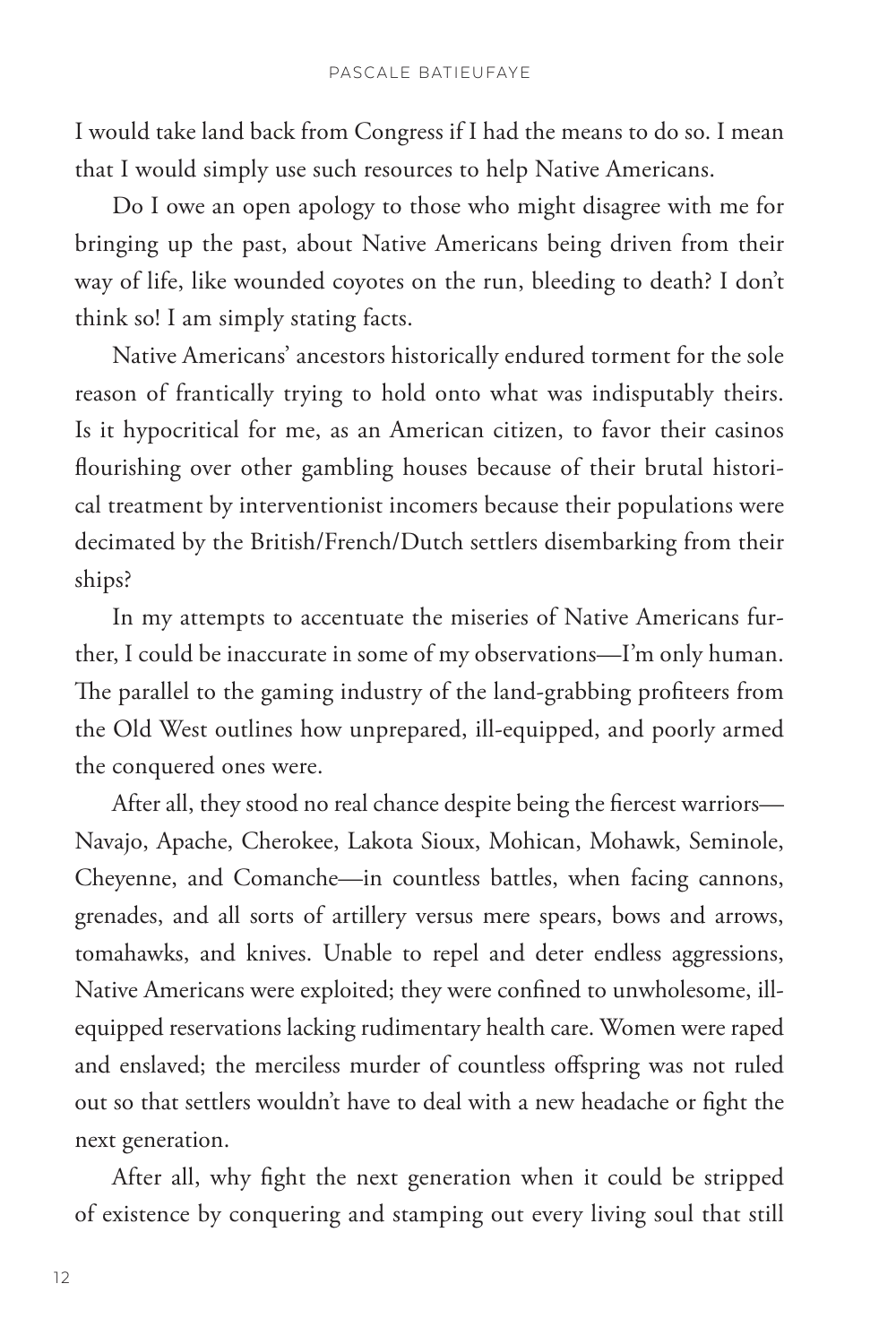annoyingly stood in the way of the fateful, final transaction? Some unlucky Natives were offered blankets infected with smallpox as gifts, under the falsehearted disguise of an armistice, to finish them off. Not to mention that they were nearly annihilated by all sorts of diseases brought in by these same Europeans, who further inundated them with hard liquor.

#### Payback Time?

Why are so many casinos run by Native Americans? What is this history?

As history has proven, Native Americans, although unduly detribalized, have been able to find financial success and a certain level of autonomy through the gaming business. Could it be one way that Native groups are getting back at us, by taking money through our gaming losses in return for the sins of our Bluecoat great-great-grandfathers, who have never faced justice for having taken their lands after outgunning the earliest Natives?

In some states where it's most needed, and where they were discriminatorily prevented from lawfully owning a gambling establishment in their own terrain so that they might be able to provide for their impoverished families, Natives are enabled to further pursue their chosen endeavors and become self-reliant in their restricted reservations rather than relying on humiliating regime charities. Many of those affected say "thanks but no thanks" to the state's miserly handouts through the Bureau of Indian Affairs, often putting them at the mercy of low-paying work.

As the facts indicate, Native populations are not lazy and never were. The common goal appears to be for their people to live free, not blocked from pursuing whatever legal entity may be on their sacred grounds, obtained via a peace treaty. The survivors were divided and dispersed, and yet, against all odds, they came through unvanquished, with a solid commitment to upholding their survival in a tough economy.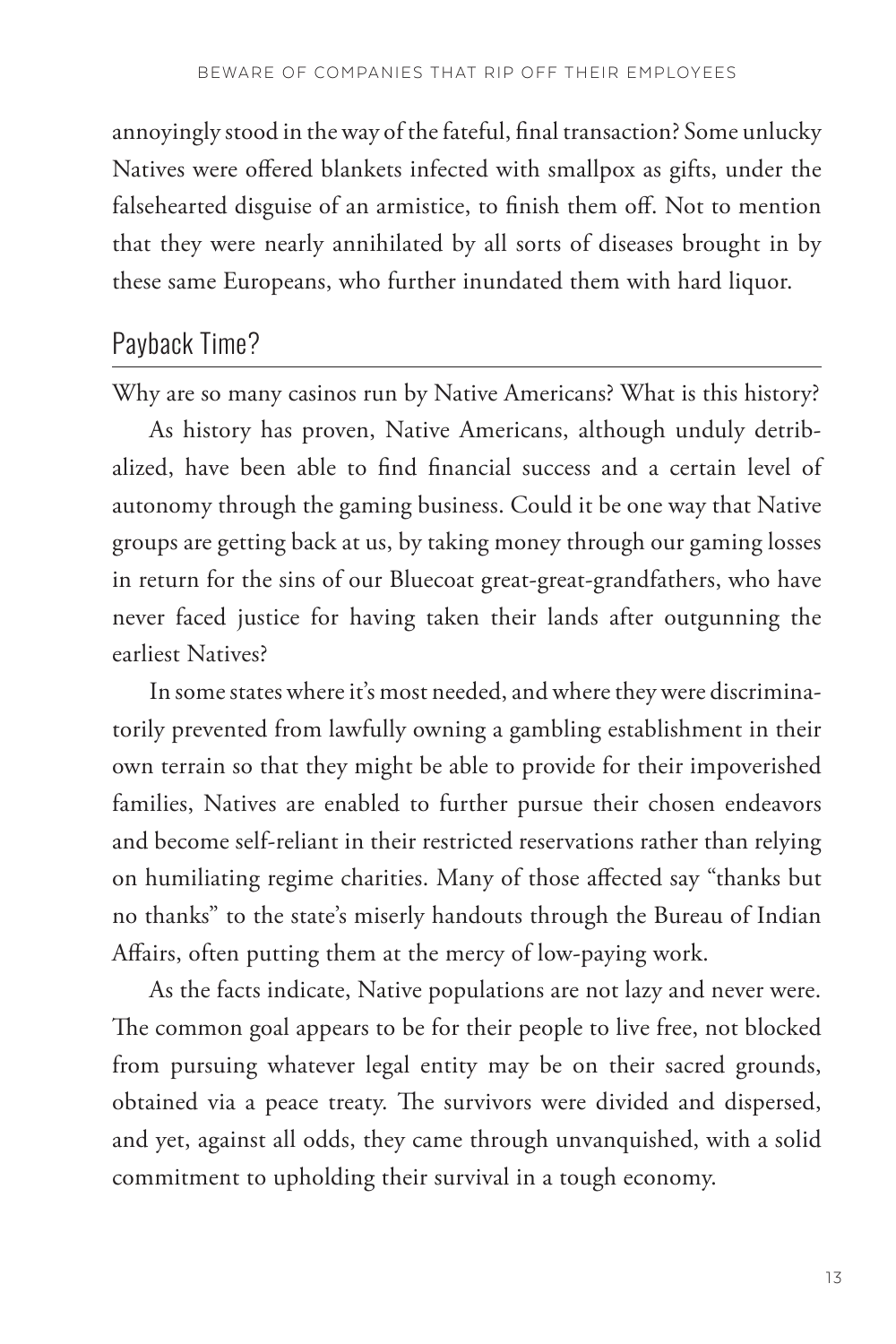Naturally, in the present, we must learn to live in peace, side by side, leaving primordial mayhem behind. In the final stage of reconciliation, a law was created that prohibited states or private individuals from buying or selling their lands without the endorsement of the Federal government. I guess that is better than nothing. Still, I call this a pitiful improvement because, heck, the US government has a long way to go to duly return what was theirs. Some people assume that because certain Native American reservations have done well for themselves via the casinos, all have prospered. Many other tribes have inestimably demonstrated, time and time again, how proficient they can be at running fruitful casinos.

The Knossos Parthenon Tribe is mostly one-eighth rarefied bloodline. Native Americans all over America have a high unemployment rate of approximately forty percent and per capita income nowhere close to \$13,000, about what a Knossos tribe member spends for a scooter. I have always wanted to extend aid to Indigenous peoples if I could because they have not had the good fortune to be wealthy landed gentry like this particular casino clan. I wasn't a happy camper when they didn't receive the ten percent cut of the twelve-month returns from the re-named Fortuna Tower.

It would have been part of the Parthenon Tribe vision so that, in the end of it all, there'd be fewer of them being dependent on the Bureau of Indian Affairs' (BIA) funding. If I was sure they would not give anything to the Parthenon Tribe or the Cheyenne of the high plains in Wyoming, among others. I wouldn't have proffered this many ideas for them to stand tall before all rival casinos, because I was the intellectual property initiator.

The East Coast tribes like the Parthenons were among the first to bump into the Europeans' colonization when they were up against unmatched firepower. There should be more schooling in Indigenous dialects. There are only eight such languages left between the United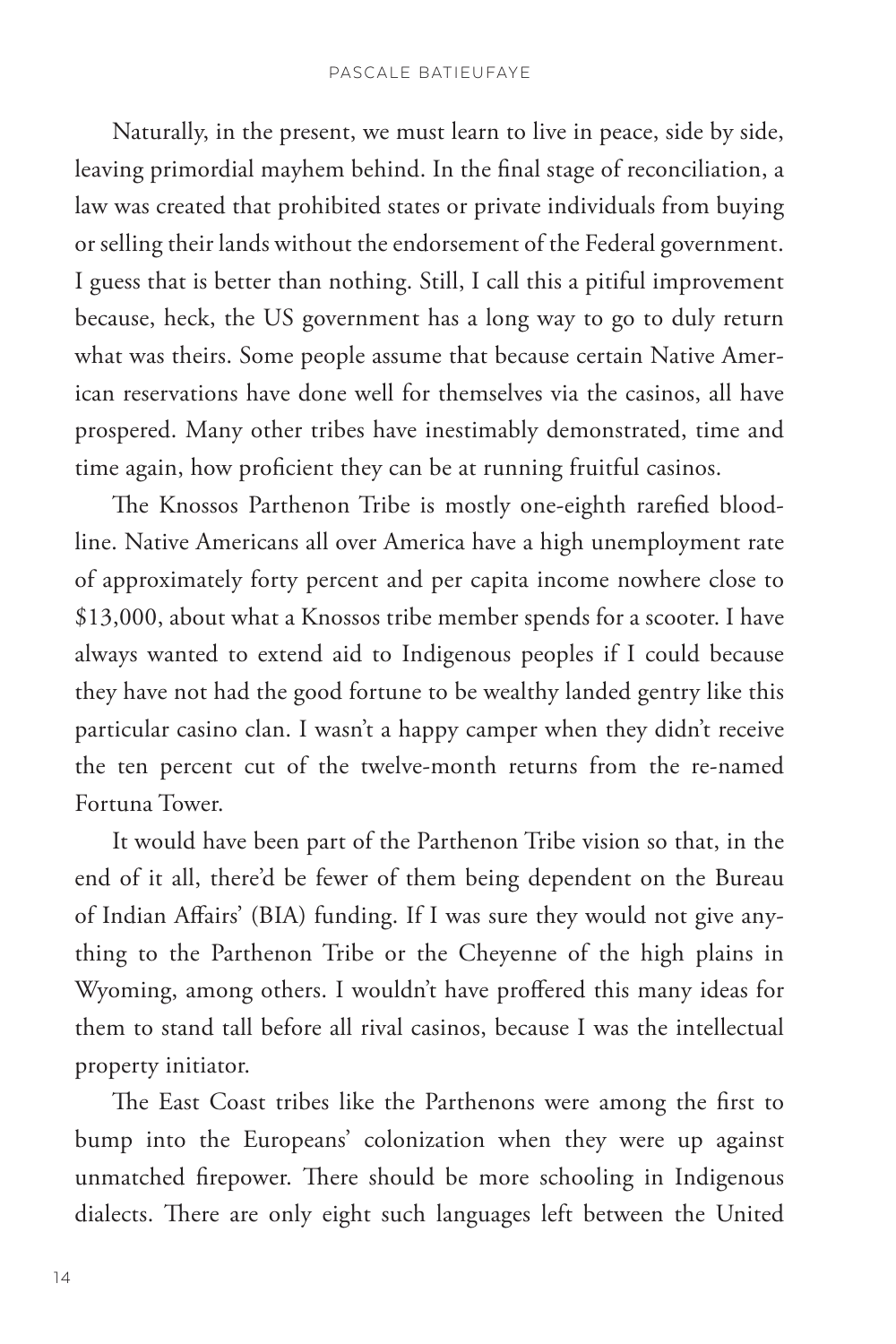States and Canada, spoken by the elders, which shall die out when their vacillating youths are unaligned with learning them. Pretty soon, there won't be any people left to speak their tongues.

There is a sizeable diabetic population on the reservations, partly a result of a diet consisting of unhealthy foods that are high in carbohydrates and sugar, which also drives up obesity rates. Health clinics are often a great distance away, which constrains tribe members from accessing health care. This results in a dismal life expectancy of forty-eight years for men and fifty-two for women.

Historically, the US government has tended to trick Native Americans, convincing them that once they let go of vast quantities of their lands, Washington will agree to provide adequate medical care in return. One hundred million killings might've taken place in North, Central, and South America, going back fourteen hundred years because the Vikings came five hundred years before Columbus's ship reached the coastal United States. The history I learned is that the Native American population of disunited tribes that once lived in North America alone was around twenty million before Columbus and the European colonizers came, with the current total being two million surviving Native Americans living in the continental United States. Sacagawea was the only woman on the Lewis and Clark expedition into the American West. She acted as a Shoshone interpreter during the excursion, traveling thousands of miles from North Dakota to the Pacific Ocean and establishing cultural contacts with Native American populations.

#### Early History

In the beginning, Native Americans were meagerly armed and outgunned by all war criteria, up against weapons of mass destruction, such as explosive devices used by British invaders and, later, American bluecoats. Native populations used tomahawks and bows and arrows to fight their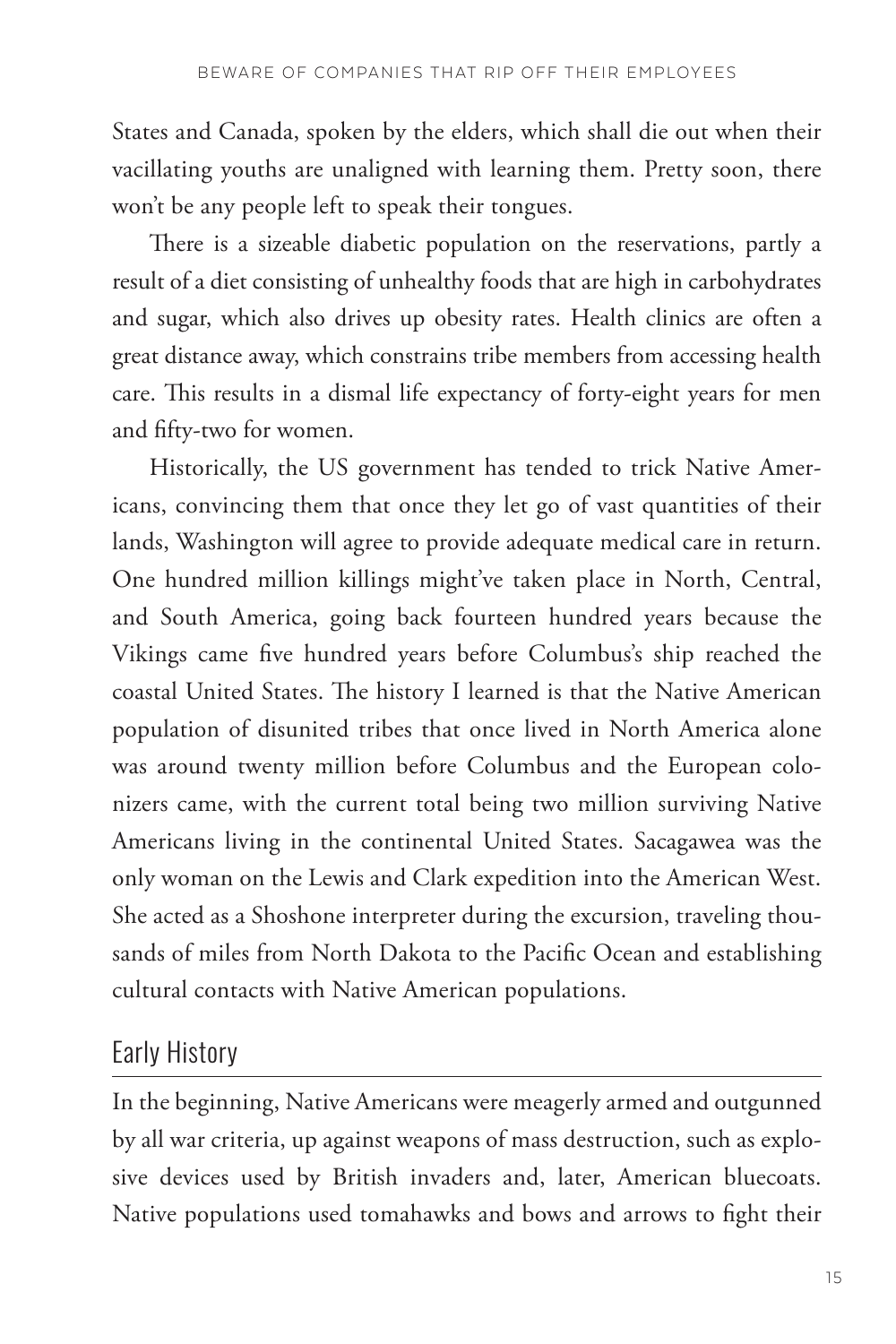oppressors. The lucky ones might get their hands on some rifles, fighting uneven battles until total conquest was achieved by the US cavalry.

The wise elders would have wanted them to be self-contained. Watch *The Sand Creek Massacre*, a film from 2006 that documents the time soldiers attacked a peaceful settlement of Cheyenne and Arapahos in southeastern Colorado. This is the film I'm referencing in this discussion.

We can never make up for the countless unprovoked war crimes that went unpunished, atrocities the white men from the previous generations committed against them. Didn't the US soldiers find the Native Americans here? Didn't our great-great-grandfathers come to colonize this land uninvited? Now it's owned by the officials in Washington, DC.

No one can ever turn the clock back to atone for all the injustice done to the still-breathing Native Americans, who are on the breadlines, among the many others out there who unambiguously deserve better. In addition, no amends were made except flimsy US government disbursements to fund out-of-the-way reservations.

When the French, British, and other permanent settlers were fighting to win this continent, France lost a few districts. But following a period of repercussions, the French conclusively gave up colonization by returning their remaining, defeated troops back to France. Meanwhile, a territorial army of British continued the migration as settlers; the next generation became righteous American patriots who were born here. It's only logical these patriots made such homeland claims next to the indigenous people, which became the basis of what civilization today knows as America. France interceded again when Great Britain sought to perpetually collect taxes from its own citizens' subsequent generations, who renounced their allegiance to Great Britain and became patriots in the States, now their new home.

Unfortunately, after the French and the British came, the carnage never ceased, and the Native population was nearly decimated across the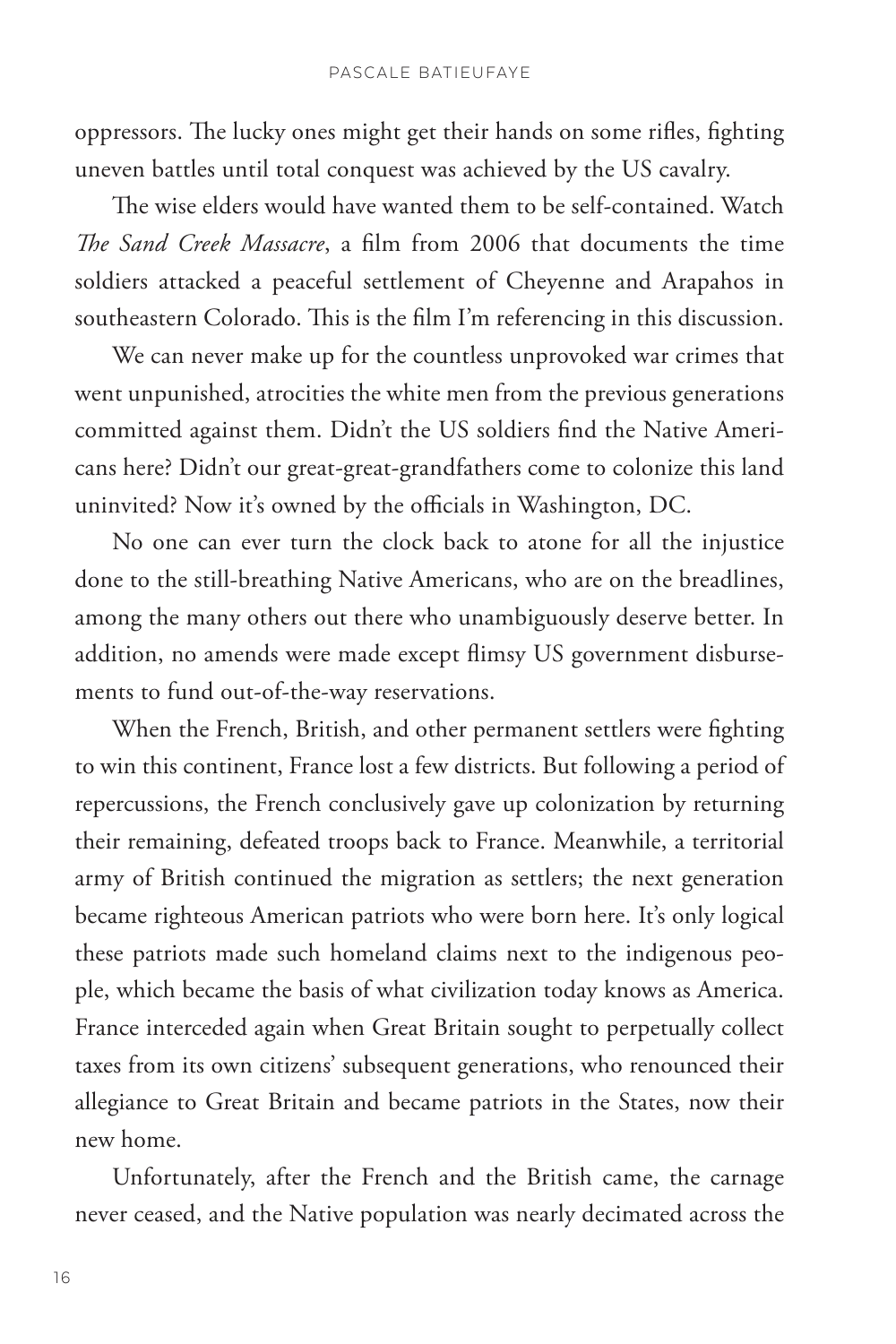nation until their culture, living traditions, dialects, and so many other irreplaceable and rich ancestral principles were close to being totally defunct. It is obvious that such immoral liquidations will never be paid back, regardless of the concessions they receive today.

All the subsequent annihilations of native groups were far-reaching conquests. Aren't we still dictating the balance of dominance to these various pockets of tribes nationwide, condensed from twenty million in the fourteenth century to two million today, by curbing them from their own zones, based on political subjugation? The casino business is inextricably linked to the centuries-long struggles of this country's native populations.

#### Oppression of Native Americans is Still Happening

Energy Transfer Partners (ETP) has mercenaries. The call for security squads to use pepper spray and attack dogs on Native American tribes echoes how their ancestors were once treated, albeit the historical treatment was much worse. They pepper sprayed adults and kids alike when they gathered at the Standing Rock Sioux reservation to serenely protest the destruction of sacred sites and safe drinking water.

Then, the bulldozing commenced at a sacred burial site while the governor and local governments turned a blind eye, even as the public seemed to wholeheartedly believe in their conviction to address and tackle the most sensitive issues affecting the Native Americans' sacred land. I, for one, concede that all who have supported the Native Americans' cause merit high praise.

Thus, we should have the courage to uphold what is being jeopardized and relentlessly pursue the fight toward balancing the scale by providing the crucial resources to enable Native Americans to obtain a fair opportunity to venture successfully with their endeavors based on self-ambition. Growing the green economy is an element to detour from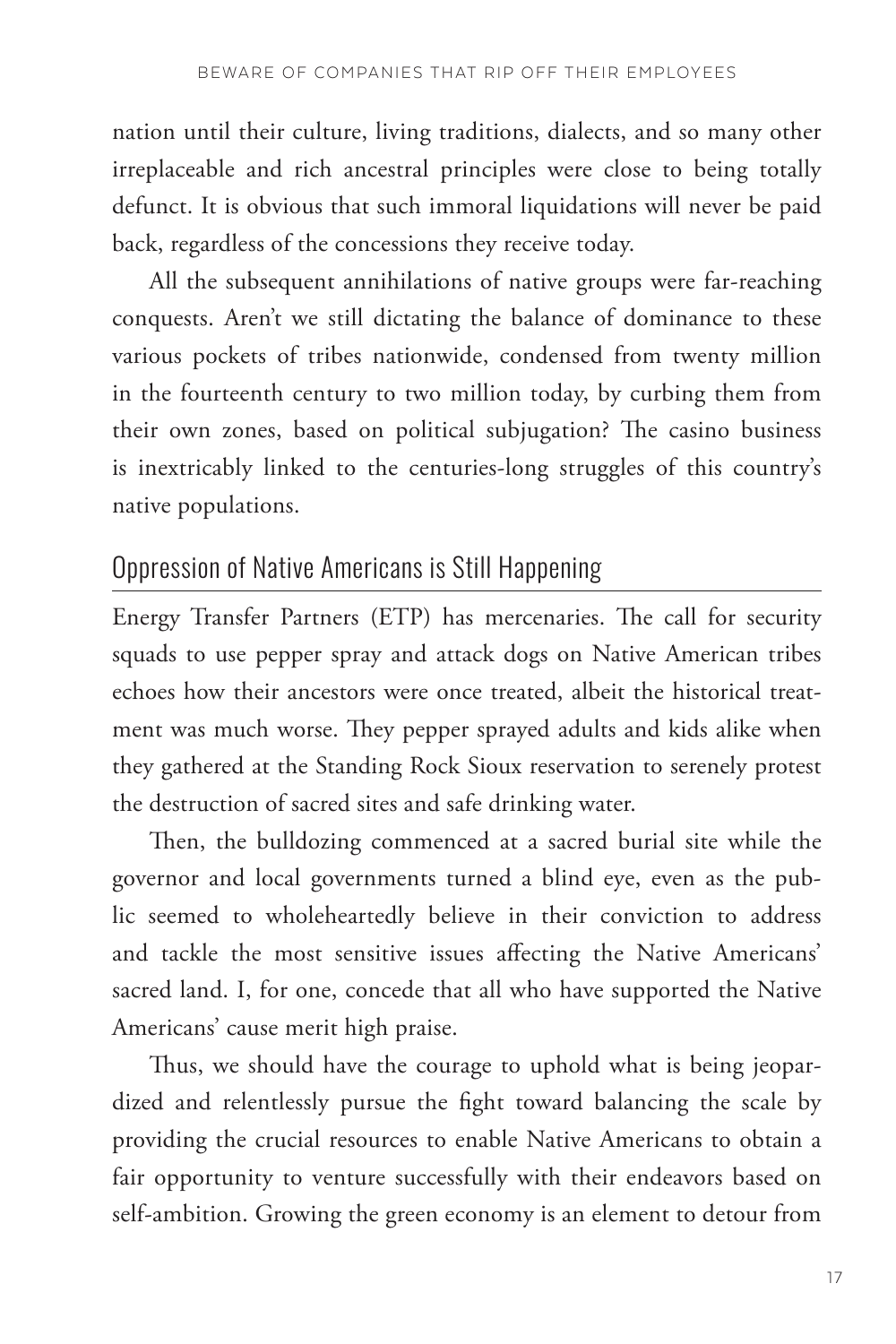contamination, not the use of attack dogs, rubber bullets, concussion grenades, tasers, and mace against unarmed Native Americans. There have even been reports of people being locked up naked or crammed, without food and warmth, into dog kennel-type containers, in which hundreds of them were injured.

This attempt to send a loud message is being silenced by forcing down their throats this last pipeline, which will cause drinking-water risks, being the only supply, which they depend on to survive toward the path of Native American land. A CBS web article noted on December 28, 2016, "A group of indigenous youths is walking from Saskatchewan, Canada, to raise awareness about the fight to protect our water. They were motivated by a devastating oil spill that sent almost sixty thousand gallons into the North Saskatchewan River near their community. They've walked eight hundred miles by hiking through snow and below-freezing temperatures to reach their supporters."

I stood with them when they condemned pipeline projects and fracking sites with pins and needles under unrepentant Trump, which recklessly degraded the risks of triggering earthquakes.

Please, consider donating to the Native American Rights Fund (NARF), a nonprofit organization that is assisting in showing how the bill negatively affected Native Americans and why it should be repealed. The name of the specific bill is H.R. 4532, a Bill to Codify the Repeal and Replacement of Bears Ears National Monument.

#### So, Why is Knossos Different?

Knossos (the fictious name I am using throughout this book to identify the casino I worked for) is an unscrupulous double-edged sword, but they did not denigrate and dismantle my devotion to the Native Americans.

The Knossos officials don't want to lose face and appear as pompous opportunists, prompting them to act in a somewhat timely fashion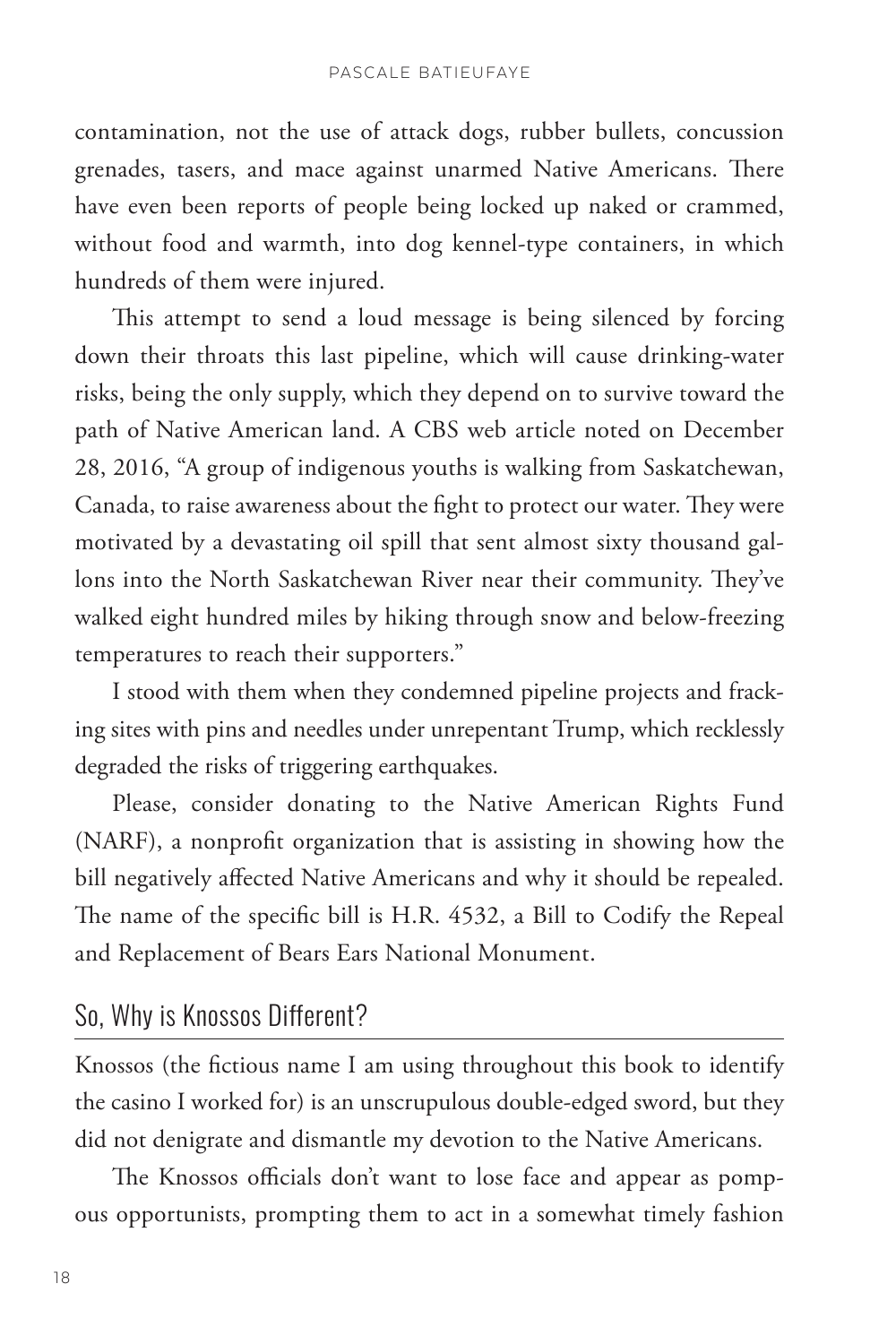before their tens of thousands of daily guests, if their contradictions can sound easily believable by those kept in the dark. The height of their insidiousness is visible in their own view of their superior, upper-class status, which they see as necessary toward other Native Americans they feel are inferiors, when Knossos is no different from corrupt conglomerates that will do anything in their power to shield any revelation of their past indignant disgraces.

The Parthenon Tribe and their cronies must be nervously shaking in their boots after hearing the news emerging about the state's future casinos, trying to figure out how to strategize before they start losing thousands of regular gamblers who will no longer be obliged to fly or drive that far. A few short miles from the capital city's metropolitan area, there will be three local casinos in less than two years, pulling sizable percentages from Knossos's usual fiscal earnings.

Millions would be rolling in from additional gaming at a not-toodistant site run by a different tribe, wasting no time in tenaciously shoving for a second momentum to get a piece of the action! The casino that won the referendum had vied to knock off others, all having thrown their hats on the table. That casino opened in June 2019. First, Knossos execs didn't anticipate competing tribal casinos opening so soon. Second, they will be facing fiercer competition as more casinos are built not far from theirs.

So, they did everything in their power and whatever it took to get a bigger piece of the pie from the state's casinos, even if it would cause other rival gambling dens to tumble down the hill, losing it all, because the opportunity to doggedly pursue such unique apologist billions may never come again. Whatever it takes is to drop their competitors, leaving them with breadcrumbs, they won't think twice and will push the furthest.